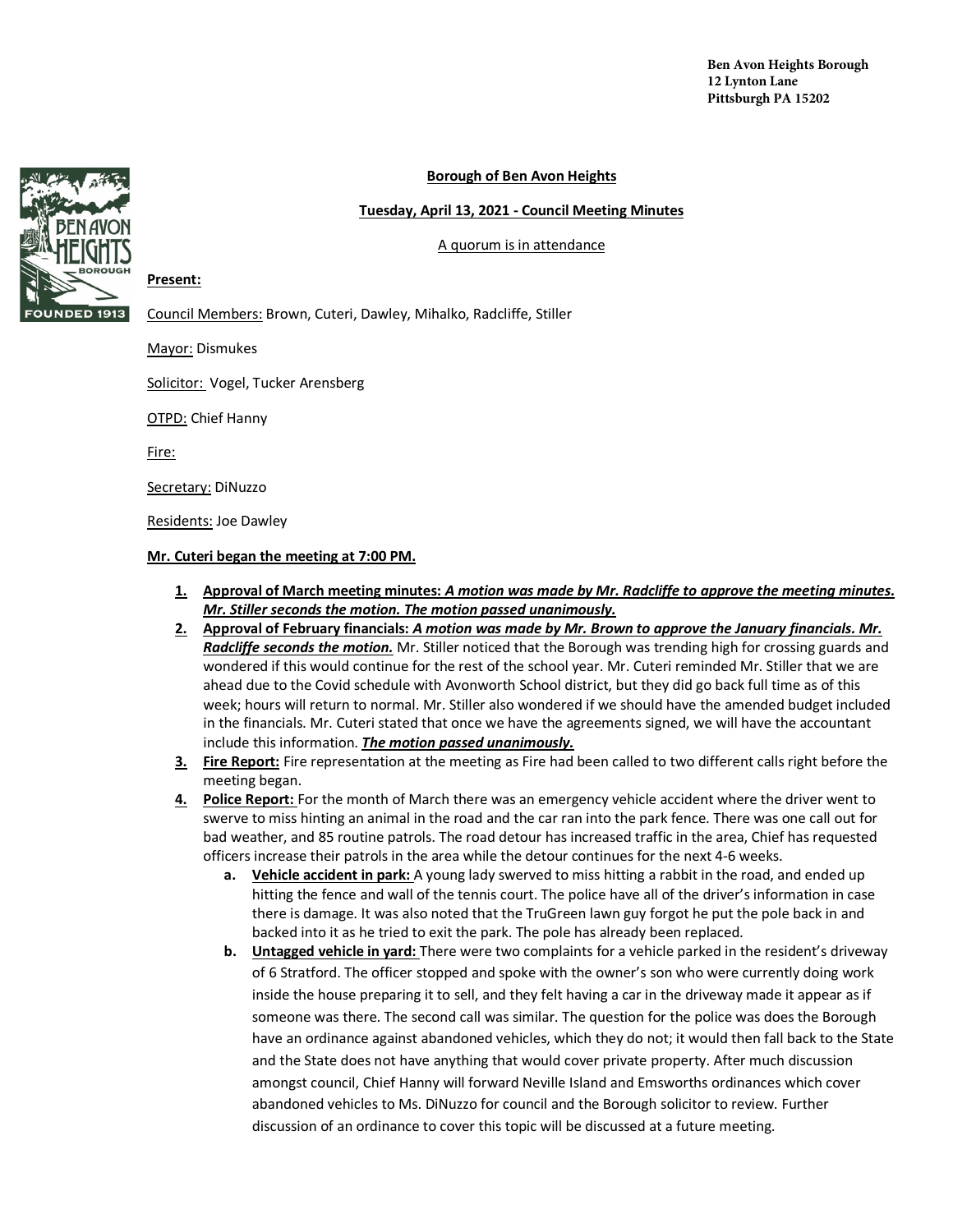**Ben Avon Heights Borough 12 Lynton Lane Pittsburgh PA 15202**

## **5. Engineers Report:**

- **a. Copy of April 7, 2021 Report is attached**
- **b. 2021 sewer line repair budget and cctv report:** LSEE reported that they do not have the updated consent order, but possibly by next meeting. They contacted Robinson pipe for the CCTV work, and they are waiting to hear back on the schedule from them.
- **c. Road repair contracts and schedule work:** The road program contracts are here for signature, as soon as they are signed, LSSE will schedule a pre-construction meeting w/contractor and get the schedule from them.
- **d. Shannopin developer's agreement:** Shannopin country club had sent over their developers' agreement for their fitness center to the Borough office for signature. After sending to the Borough solicitor to review, the Borough was made aware that LSSE had not reviewed the plans for this project. Ms. DiNuzzo transmitted the blue prints to LSSE at the meeting and will supply any other documentation LSSE needs while this agreement awaits the Boroughs signature. Further discussion of this will be tabled for our May meeting when LSSE has had time to review the documentation. Mr. Heyl also noted this will be the first developer's agreement the Borough has and the Borough does not have an MS4 permit yet, but under the ordinance we adopted there's a fee for annual inspection. All storm water facilities within your community, the municipality is responsible to inspect at least once a year to make sure they're operating properly. This is something the Borough will have to develop once the facility is complete.
- **6. Public Comment: Public Comment:** Joe Dawley requested to speak as a public comment: " The annual trash pickup along Ben Avon Heights Road, the family who oversees that would like to resume, I don't know if it needs councils blessing or not. I know Mr. Cuteri doesn't agree with this but the community organizations, community club, in the past relied on and had been granted access to the distribution list from the Borough and that suddenly stopped. Mr. Cuteri responded, that we have ever made access to the Borough distribution list. Mr. Dawley replied it has. Because my wife has been in charge of the community club for many years and always whether it was Denise or Jessica, so without the ability to communicate with the community, either through the Borough secretary or getting access to the email list, we can't do anything. Because we're not going to sit around and create emails lists, that too much time, too much or a burden. So, I would like to have a little discussion amongst ourselves, how can we get an email list that enables the trash pickup, Easter egg hunt, for those folks to communicate. Without having to go one by one, to make an email list, it's a great burden. Jason Brown responded that there are a few ways to do that, one you already have a Borough list it gets sent to you about every year with people's email addresses on there, make your own. Second, ask the Borough secretary to send the notification out. Third, start a twitter feed and tag the Borough.

Mr. Cuteri interrupted, let me clarify, something. When we went under Covid, the Borough Council decided the Borough would not sponsor these types of activities. Council Agreed to that. This is only until Covid is over and after that they can send the information to Jessica to distribute, that's it. We have the email to communicate Borough business, that's what we do. It's inconvenient I know; I don't think it's appropriate for the Borough to hand out everyone's email address, that list is provided to the Borough for Borough Business we have no authorization to allow third parties to use it. Mr. Stiller interrupted, so just to be clear, once Covid is over. Mr. Cuteri said; we'll do exactly what we've always done. Mr. Cuteri said that we talked about this last year. There are liability issues and no consistency on any information on Covid. Why would we expose ourselves to that? Don't we have a Facebook page where people can post this on? Mr. Stiller responded that yes, we do have a Facebook page. Mr. Cuteri restated that that's what we agreed to last year. Because by sponsoring these events if we're not enforcing precautions for Covid, we could be liable. I don't know if that's true, but that was the concern. Mr. Vogel also noted that legally I understand your point you don't want to be putting something out as a Borough that's in violation of State rules on social distancing. Mr. Dawley stated that he misunderstood that. It seemed like it was a done deal forever.

# **7. Hazard Mitigation Resolution:** *A motion was made by Mr. Radcliffe to adopt the Resolution 2021-01 Ben Avon Heights Hazard Mitigation Resolution. Mr. Stiller seconds the motion. Three opposed, majority ruled and motion passed.*

**8. EIT Tax Deferral:** Mr. Dismukes noted this as a draft document. Mr. Stiller questioned if a resolution needed to be made for this. Mr. Cuteri questioned what keystones position on this was. Mr. Vogel stated no resolution is needed and their position is that they're being compelled by the State to keep the due date